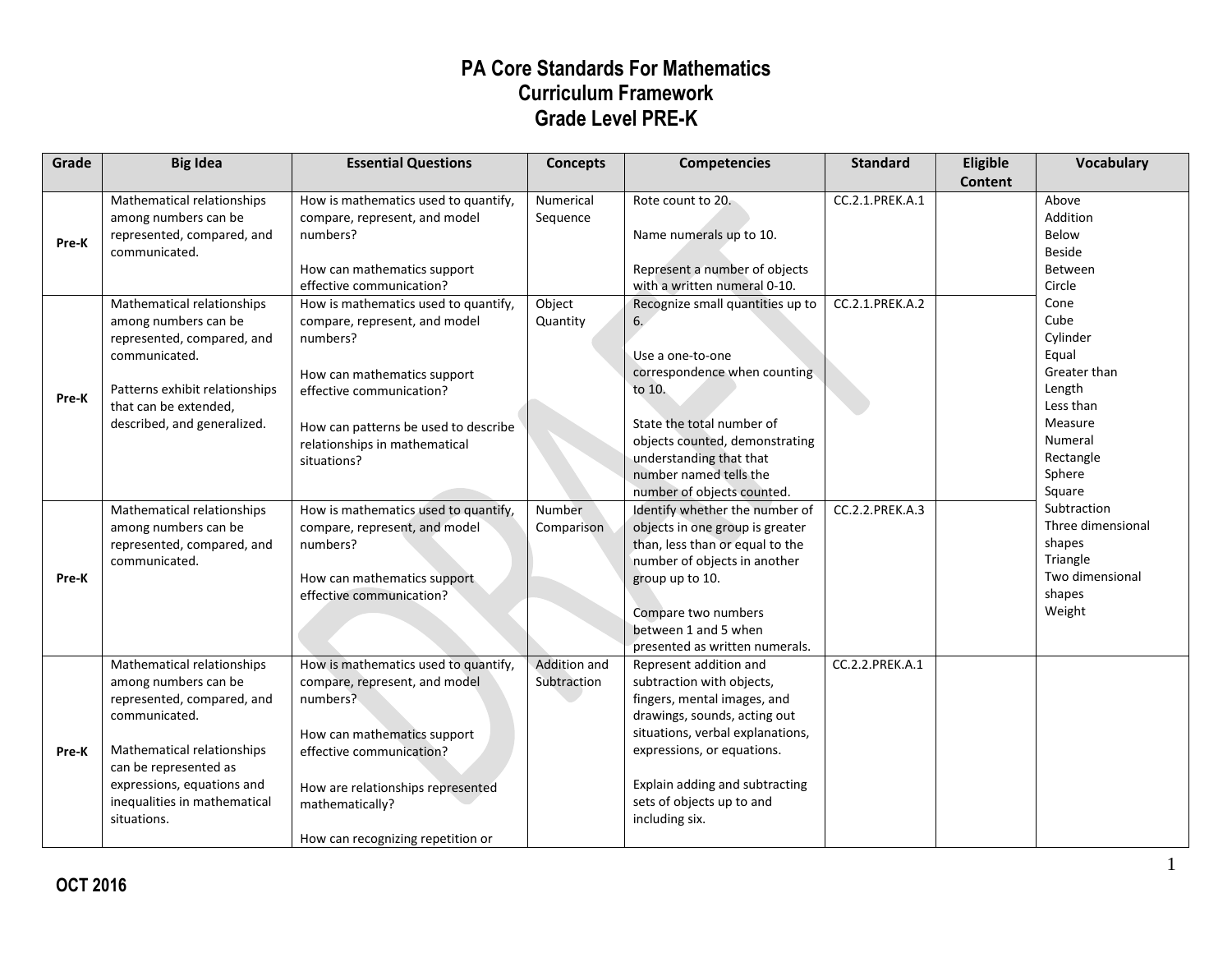| Grade | <b>Big Idea</b>                                                                                                                                                                                                                                                                                                                 | <b>Essential Questions</b>                                                                                                                                                                                                                                                                                                                                                                                                                                      | <b>Concepts</b>                               | <b>Competencies</b>                                                                                                                                                                                                                                                   | <b>Standard</b> | Eligible<br><b>Content</b> | <b>Vocabulary</b> |
|-------|---------------------------------------------------------------------------------------------------------------------------------------------------------------------------------------------------------------------------------------------------------------------------------------------------------------------------------|-----------------------------------------------------------------------------------------------------------------------------------------------------------------------------------------------------------------------------------------------------------------------------------------------------------------------------------------------------------------------------------------------------------------------------------------------------------------|-----------------------------------------------|-----------------------------------------------------------------------------------------------------------------------------------------------------------------------------------------------------------------------------------------------------------------------|-----------------|----------------------------|-------------------|
|       | Patterns exhibit relationships<br>that can be extended,<br>described, and generalized.                                                                                                                                                                                                                                          | regularity assist in solving problems<br>more efficiently?                                                                                                                                                                                                                                                                                                                                                                                                      |                                               |                                                                                                                                                                                                                                                                       |                 |                            |                   |
| Pre-K | Mathematical relationships<br>among numbers can be<br>represented, compared, and<br>communicated.<br>Mathematical relationships<br>can be represented as<br>expressions, equations and<br>inequalities in mathematical<br>situations.<br>Patterns exhibit relationships<br>that can be extended,<br>described, and generalized. | How is mathematics used to quantify,<br>compare, represent, and model<br>numbers?<br>How can mathematics support<br>effective communication?<br>How are relationships represented<br>mathematically?<br>How can recognizing repetition or<br>regularity assist in solving problems<br>more efficiently?                                                                                                                                                         | Addition and<br>Subtraction                   | Represent addition and<br>subtraction with objects,<br>fingers, mental images, and<br>drawings, sounds, acting out<br>situations, verbal explanations,<br>expressions, or equations.<br>Explain adding and subtracting<br>sets of objects up to and<br>including six. | CC.2.3.PREK.A.1 |                            |                   |
| Pre-K | Patterns exhibit relationships<br>that can be extended,<br>described, and generalized.<br>Geometric relationships can<br>be described, analyzed, and<br>classified based on spatial<br>reasoning and/or<br>visualization.                                                                                                       | How can patterns be used to describe<br>relationships in mathematical<br>situations?<br>How can recognizing repetition or<br>regularity assist in solving problems<br>more efficiently?<br>How are spatial relationships,<br>including shape and dimension, used<br>to draw, construct, model, and<br>represent real situations or solve<br>problems?<br>How can the application of the<br>attributes of geometric shapes<br>support mathematical reasoning and | Shape<br>Identification<br>and<br>Description | Identify shapes as two-<br>dimensional or three-<br>dimensional.<br>Describe objects in the<br>environment using names of<br>shapes and describe the relative<br>positions of these objects.                                                                          | CC.2.3.PREK.A.2 |                            |                   |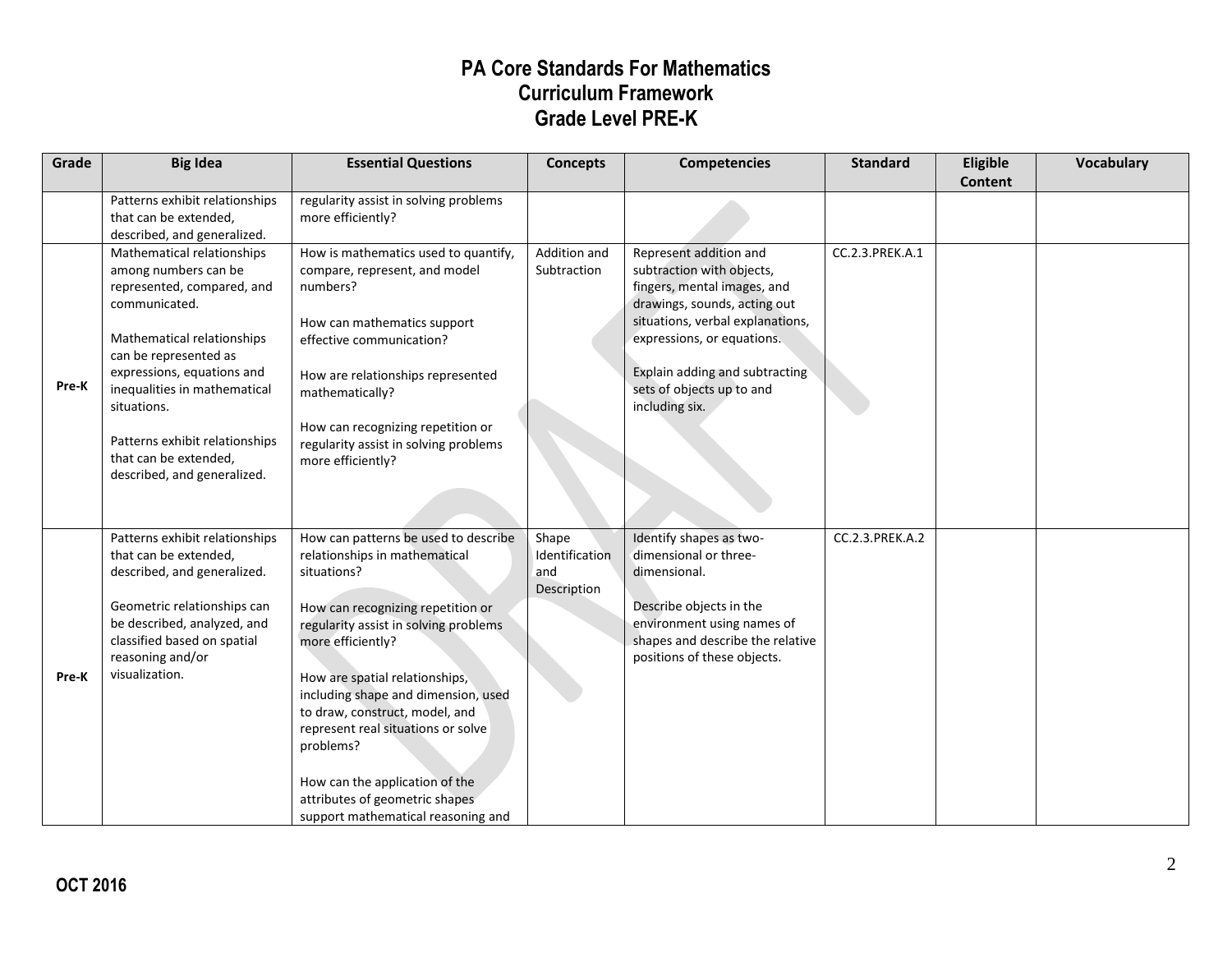| Grade | <b>Big Idea</b>                                                                                                                                                                                                                                                                                                                                                                                                         | <b>Essential Questions</b>                                                                                                                                                                                                                                                                                                                                                                                                                                                                                                                                                | <b>Concepts</b>                       | <b>Competencies</b>                                                                                                                                                                                                 | <b>Standard</b>       | Eligible<br><b>Content</b> | <b>Vocabulary</b> |
|-------|-------------------------------------------------------------------------------------------------------------------------------------------------------------------------------------------------------------------------------------------------------------------------------------------------------------------------------------------------------------------------------------------------------------------------|---------------------------------------------------------------------------------------------------------------------------------------------------------------------------------------------------------------------------------------------------------------------------------------------------------------------------------------------------------------------------------------------------------------------------------------------------------------------------------------------------------------------------------------------------------------------------|---------------------------------------|---------------------------------------------------------------------------------------------------------------------------------------------------------------------------------------------------------------------|-----------------------|----------------------------|-------------------|
| Pre-K | Numerical quantities,<br>calculations, and<br>measurements can be<br>estimated or analyzed by<br>using appropriate strategies<br>and tools.<br>Measurement attributes can<br>be quantified, and estimated<br>using customary and non-<br>customary units of measure.<br>Mathematical relations and<br>functions can be modeled<br>through multiple<br>representations and analyzed<br>to raise and answer<br>questions. | problem solving?<br>How can geometric properties and<br>theorems be used to describe, model,<br>and analyze situations?<br>What does it mean to estimate or<br>analyze numerical quantities?<br>What makes a tool and/or strategy<br>appropriate for a given task?<br>Why does "what" we measure<br>influence "how" we measure?<br>In what ways are the mathematical<br>attributes of objects or processes<br>measured, calculated and/or<br>interpreted?<br>How can data be organized and<br>represented to provide insight into<br>the relationship between quantities? | Measureable<br>Attributes             | Describe measurable attributes<br>of objects, such as length and<br>weight. Sort and order by one<br>attribute.<br>Compare two objects with a<br>measureable attribute in<br>common and describe the<br>difference. | CC.2.4.PREK.A.1       |                            |                   |
| Pre-K | Numerical quantities,<br>calculations, and<br>measurements can be<br>estimated or analyzed by                                                                                                                                                                                                                                                                                                                           | What does it mean to estimate or<br>analyze numerical quantities?<br>What makes a tool and/or strategy                                                                                                                                                                                                                                                                                                                                                                                                                                                                    | Object<br>Classification<br>and Count | Classify up to 10 objects using<br>one attribute into categories;<br>display the number of objects in<br>each category; count and                                                                                   | <b>CC.2.4.PREK.A4</b> |                            |                   |